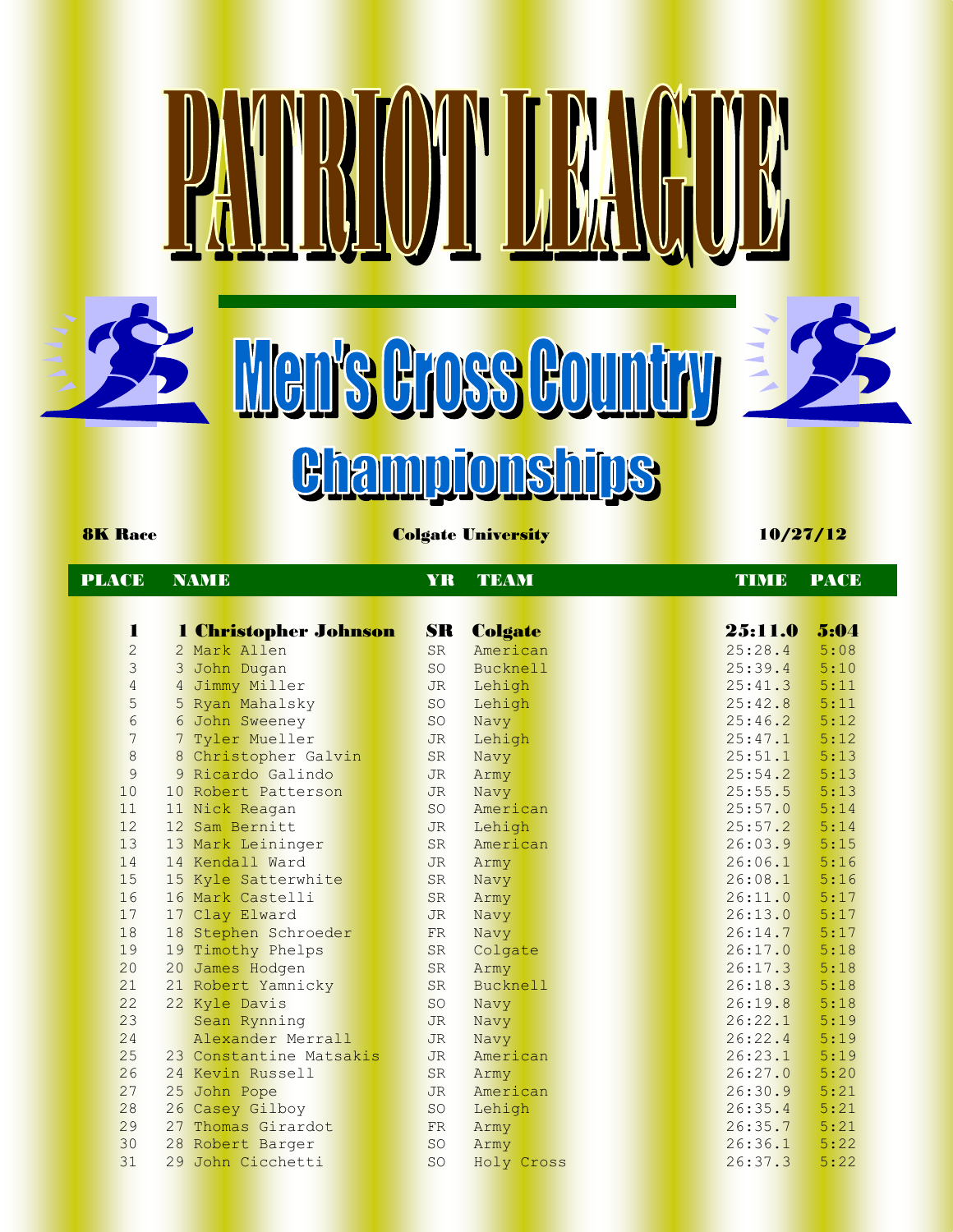| 32       | Joshua Ecker                         | <b>JR</b> | Army              | 26:37.3            | 5:22         |
|----------|--------------------------------------|-----------|-------------------|--------------------|--------------|
| 33       | 30 Ben Aldrich                       | <b>SO</b> | Colgate           | 26:38.4            | 5:22         |
| 34       | 31 Chad Seigneur                     | <b>SR</b> | <b>Bucknell</b>   | 26:39.0            | 5:22         |
| 35       | 32 Michael McGowan                   | <b>SO</b> | <b>Bucknell</b>   | 26:42.1            | 5:23         |
| 36       | Daniel Jester                        | <b>SR</b> | Army              | 26:42.7            | 5:23         |
| 37       | 33 Andrew Garcia-Garrison            | <b>SO</b> | <b>Bucknell</b>   | 26:54.1            | 5:25         |
| 38       | 34 Tyler Erhard                      | <b>JR</b> | <b>Bucknell</b>   | 26:57.2            | 5:26         |
| 39       | Jeramy Triplett                      | <b>SO</b> | Navy              | 26:57.8            | 5:26         |
| 40       | Brian Morenus                        | SR        | Army              | 26:59.8            | 5:26         |
| 41       | 35 Russ Vignali                      | <b>JR</b> | Lehigh            | 27:00.2            | 5:26         |
| 42       | 36 Evan Hardy                        | FR        | Lehigh            | 27:01.6            | 5:27         |
| 43       | William Miller                       | FR        | Navy              | 27:03.2            | 5:27         |
| 44       | 37 Brian Charland                    | <b>SR</b> | <b>Bucknell</b>   | 27:06.5            | 5:28         |
| 45       | 38 Michael McConville                | FR        | Colgate           | 27:07.9            | 5:28         |
| 46       | Thomas Delaney                       | <b>SO</b> | Navy              | 27:10.6            | 5:29         |
| 47       | David Strauss                        | <b>JR</b> | <b>Bucknell</b>   | 27:22.4            | 5:31         |
| 48       | Andrew Kuchta                        | FR        | <b>Bucknell</b>   | 27:22.6            | 5:31         |
| 49       | Nick Molloy                          | <b>JR</b> | Lehigh            | 27:24.6            | 5:31         |
| 50       | Ryan Knouse                          | <b>JR</b> | Lehigh            | 27:27.7            | 5:32         |
| 51       | Eric Balaban                         | <b>JR</b> | <b>Bucknell</b>   | 27:31.8            | 5:33         |
| 52       | 39 Dylan Villescas                   | <b>JR</b> | Holy Cross        | 27:33.1            | 5:33         |
| 53       | 40 Tom Woermer                       | <b>SO</b> | American          | 27:34.9            | 5:33         |
| 54       | Nick Ward                            | <b>SO</b> | Lehigh            | 27:38.1            | 5:34         |
| 55       | 41 Dennis Muldoon                    | FR        | Holy Cross        | 27:41.9            | 5:35         |
| 56       | 42 Eric Moore                        | <b>SO</b> | Colgate           | 27:42.1            | 5:35         |
| 57       | Glen Williams                        | <b>SO</b> | <b>Bucknell</b>   | 27:44.5            | 5:35         |
| 58       | 43 Francisco Tejidor                 | FR        | Holy Cross        | 27:46.3            | 5:36         |
| 59       | 44 Christopher Wendt                 | <b>SR</b> | Colgate           | 27:48.5            | 5:36         |
| 60       | 45 Will Volkmann                     | SR        | Lafayette         | 27:52.2            | 5:37         |
| 61<br>62 | 46 Gregory Hamalian                  | <b>JR</b> | Holy Cross        | 28:21.2            | 5:43<br>5:44 |
| 63       | 47 Thomas Day<br>48 Christopher Noda | FR        | Lafayette         | 28:25.4            | 5:44         |
| 64       | Eric Fenton                          | FR<br>FR  | Colgate           | 28:25.6            | 5:46         |
| 65       | 49 Andrew Haff                       | <b>SO</b> | Army<br>Lafayette | 28:36.0<br>28:40.6 | 5:47         |
| 66       | Cody Hawkins                         | FR        | Colgate           | 28:45.4            | 5:48         |
| 67       | 50 Andrew Warshauer                  | <b>SO</b> | Lafayette         | 28:51.0            | 5:49         |
| 68       | 51 Ian Lutz                          | <b>SO</b> | American          | 29:05.1            | 5:52         |
| 69       | Nathan Fisher                        | <b>SO</b> | Army              | 29:17.8            | 5:54         |
| 70       | James Paris                          | <b>SO</b> | Colgate           | 29:21.2            | 5:55         |
| 71       | 52 Nicholas Petsky                   | <b>JR</b> | Holy Cross        | 29:37.2            | 5:58         |
| 72       | 53 Christopher Conley                | FR        | Holy Cross        | 29:48.0            | 6:00         |
| 73       | Harry Englehart                      | <b>JR</b> | Colgate           | 29:57.5            | 6:02         |
| 74       | Richard Cummings                     | <b>SO</b> | Colgate           | 29:59.7            | 6:03         |
| 75       | 54 Dayne Mosconi                     | <b>SR</b> | Lafayette         | 30:02.1            | 6:03         |
| 76       | 55 Sam Brinton                       | <b>JR</b> | Lafayette         | 30:24.8            | 6:08         |
|          |                                      |           |                   |                    |              |

## MORE RESULTS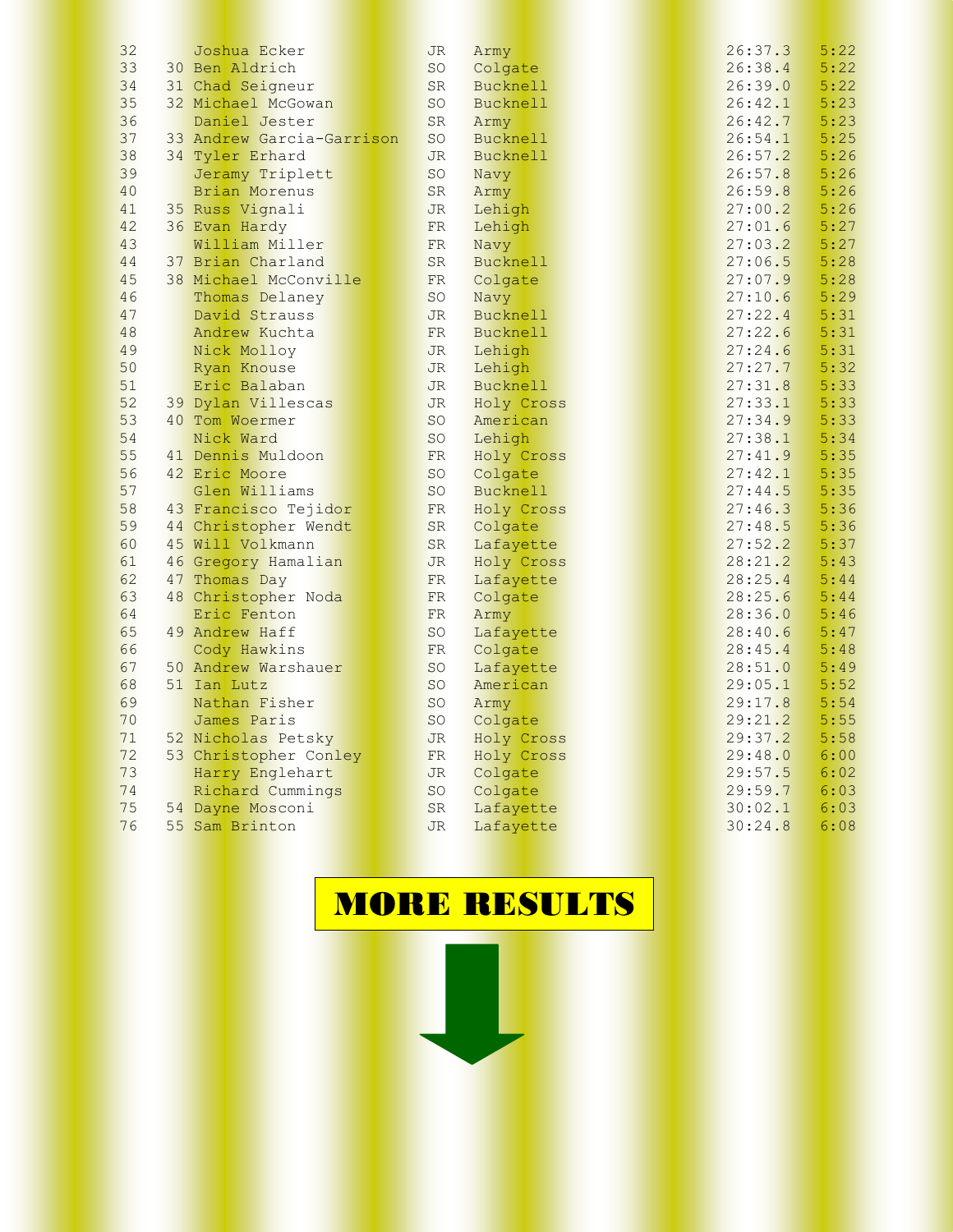## TEAM SCORE

| l.                   |                | Lehigh                     | (25:56.8)              | 129:43.8        | 0:54.1)            | <b>Total: Points 54</b>  |
|----------------------|----------------|----------------------------|------------------------|-----------------|--------------------|--------------------------|
|                      | PLACE          | <b>NAME</b>                |                        | YR              | TIMB               |                          |
| $\mathbf{1}$         | $\overline{4}$ | Jimmy Miller               |                        | JR              | 25:41.3            |                          |
| $\overline{2}$       | 5              | Ryan Mahalsky              |                        | <b>SO</b>       | 25:42.8            |                          |
| 3                    | 7              | Tyler Mueller              |                        | <b>JR</b>       | 25:47.1            |                          |
| $\overline{4}$       | 12             | Sam Bernitt                |                        | JR              | 25:57.2            |                          |
| 5                    | 26             | Casey Gilboy               |                        | <b>SO</b>       | 26:35.4            |                          |
| 6<br>7               | (35)<br>(36)   | Russ Vignali<br>Evan Hardy |                        | <b>JR</b><br>FR | 27:00.2<br>27:01.6 |                          |
| 2.                   |                | <b>Navy</b>                | (25:58.8)              | 129:53.9        | 0:26.8             | <b>Total: Points 56</b>  |
|                      | PLACE          | <b>NAMB</b>                |                        | YR              | TIMB               |                          |
| $\mathbf{1}$         | 6              | John Sweeney               |                        | <b>SO</b>       | 25:46.2            |                          |
| $\overline{c}$       | 8              |                            | Christopher Galvin     | <b>SR</b>       | 25:51.1            |                          |
| 3                    | 10             | Robert Patterson           |                        | <b>JR</b>       | 25:55.5            |                          |
| $\overline{4}$       | 15             | Kyle Satterwhite           |                        | <b>SR</b>       | 26:08.1            |                          |
| 5                    | 17             | Clay Elward                |                        | <b>JR</b>       | 26:13.0            |                          |
| 6                    | (18)           |                            | Stephen Schroeder      | FR              | 26:14.7            |                          |
| 7                    | (22)           | Kyle Davis                 |                        | SO              | 26:19.8            |                          |
| 3.                   |                | <b>American</b>            | (26:04.7)              | 130:23.3        | 1:02.5             | <b>Total: Points 74</b>  |
|                      | PLACE          | <b>NAMB</b>                |                        | YR              | TIMB               |                          |
| $\mathbf{1}$         | $\overline{2}$ | Mark Allen                 |                        | <b>SR</b>       | 25:28.4            |                          |
| $\overline{2}$       | 11             | Nick Reagan                |                        | <b>SO</b>       | 25:57.0            |                          |
| 3                    | 13             | Mark Leininger             |                        | SR              | 26:03.9            |                          |
| $\overline{4}$       | 23             |                            | Constantine Matsakis   | JR              | 26:23.1            |                          |
| 5                    | 25             | John Pope                  |                        | <b>JR</b>       | 26:30.9            |                          |
| $6\phantom{.}6$<br>7 | (40)<br>(51)   | Tom Woermer<br>Ian Lutz    |                        | <b>SO</b><br>SO | 27:34.9<br>29:05.1 |                          |
| 4.                   |                | <b>Army</b>                | (26:11.2)              | 130:55.6        | 0:32.8             | <b>Total: Points 83</b>  |
|                      | PLACE          | <b>NAMB</b>                |                        | YR              | TIMB               |                          |
| $\mathbf{1}$         | 9              | Ricardo Galindo            |                        | JR              | 25:54.2            |                          |
| $\overline{2}$       | 14             | Kendall Ward               |                        | <b>JR</b>       | 26:06.1            |                          |
| 3                    | 16             | Mark Castelli              |                        | <b>SR</b>       | 26:11.0            |                          |
| $\overline{4}$       | 20             | James Hodgen               |                        | <b>SR</b>       | 26:17.3            |                          |
| 5                    | 24             | Kevin Russell              |                        | <b>SR</b>       | 26:27.0            |                          |
| 6                    | (27)           | Thomas Girardot            |                        | FR              | 26:35.7            |                          |
| 7                    | (28)           | Robert Barger              |                        | SO              | 26:36.1            |                          |
| 5.                   |                | <b>Bucknell</b>            | (26:26.6               | 132:12.9        | 1:14.7             | <b>Total: Points 120</b> |
|                      | PLACE          | <b>NAME</b>                |                        | YR              | TIMB               |                          |
| $\mathbf{1}$         | 3              | John Dugan                 |                        | SO              | 25:39.4            |                          |
| $\overline{2}$       | 21             | Robert Yamnicky            |                        | <b>SR</b>       | 26:18.3            |                          |
| 3                    | 31             | Chad Seigneur              |                        | <b>SR</b>       | 26:39.0            |                          |
|                      |                |                            |                        |                 |                    |                          |
| $\overline{4}$       | 32             | Michael McGowan            |                        | <b>SO</b>       | 26:42.1            |                          |
| 5<br>6               | 33<br>(34)     | Tyler Erhard               | Andrew Garcia-Garrison | SO<br>JR        | 26:54.1<br>26:57.2 |                          |